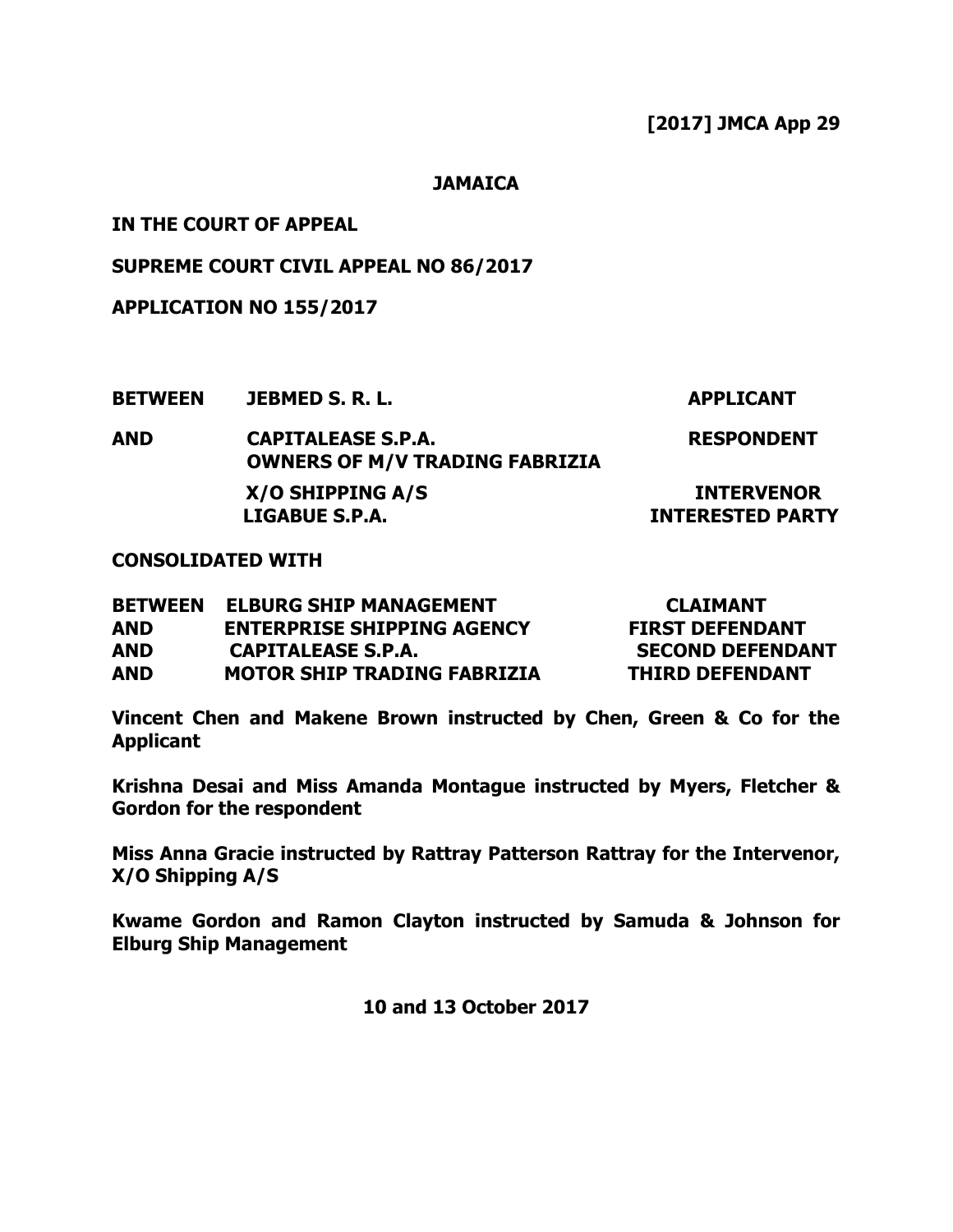## **IN CHAMBERS**

## **MORRISON P**

[1] On 10 October 2017, I heard submissions from counsel on an application by Jebmed S.R.L. (the applicant) for a stay pending appeal arising out of the judgment given by Batts J on 15 August 2017. On 13 October 2017, I dismissed the application, with costs to the Capitalease S.P.A. (the respondent), such costs to be taxed if not agreed. These are the promised reasons for this decision.

[2] The subject matter of this litigation is "The Trading Fabrizia" ("the ship), a ship which flies the flag of Malta. The ship is currently under arrest in Kingston Harbour, pursuant to an order for its arrest made by Batts J on 30 October 2016. The order for arrest was made at the instance of the applicant, which is the mortgagee of the ship. The respondent is the owner of the ship. The other parties named in the title of the consolidated actions include X/O Shipping A/S (the intervenor), which claims an interest in respect of fuel supplied to the ship, Ligabue S.P.A. (the interested party) and Elburg Ship Management (Elburg), agents of the former crew members of the ship, whose claim is for wages allegedly due to the crew.

[3] Starting with its arrest, the dispute between the applicant and the respondent concerning the fate of the ship has generated considerable activity in the Admiralty Division of the Supreme Court. Over a period of a mere seven months, it has already spawned four written judgments (two each by Batts J and Edwards J), and an order (by Laing J) in respect of which no written reasons were given. Nevertheless, for the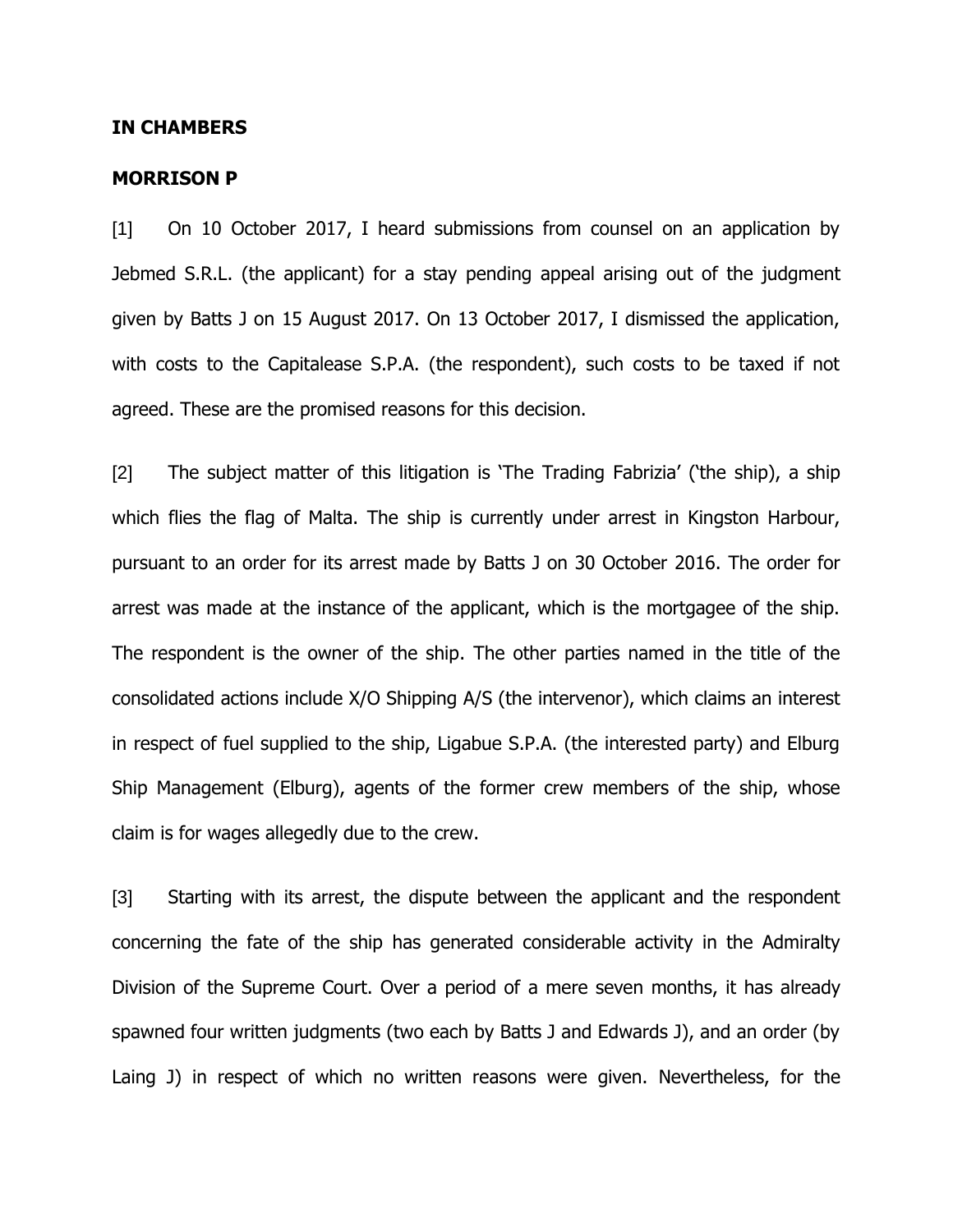purposes of this application, the aspects of the litigation relevant this application may be briefly summarised as follows.

[4] In its capacity as mortgagee of the ship, the applicant sought and obtained the order for the arrest of the ship in respect of a debt of US\$699,046.38 allegedly due to it from the respondent. On 23 December 2016, Batts J declined to make the order for sale of the ship which was then sought by the applicant. However, he granted the respondent's application for the release of the ship, upon conditions which included the provision by the respondent of a satisfactory bond, guarantee or undertaking in respect of the debt claimed by the applicant.

[5] By an order made 18 April 2017, Laing J refused (i) the Admiralty Bailiff"s application for sale of the ship; and (ii) the applicant's application for an order for interim possession of the ship.

[6] By an order made on 28 June 2017, Edwards J granted the applicant's renewed application for a judicial order for appraisement and sale of the ship. In assessing whether the order should be granted on this occasion, Edwards J considered the circumstances in which the previous applications for orders for sale by the applicant and the Admiralty Bailiff were refused by Batts J and Laing J respectively. Her conclusion was that, given the significant time which had elapsed since the arrest of the ship, and the fact that all ships arrested are subject to depreciation from ordinary wear and tear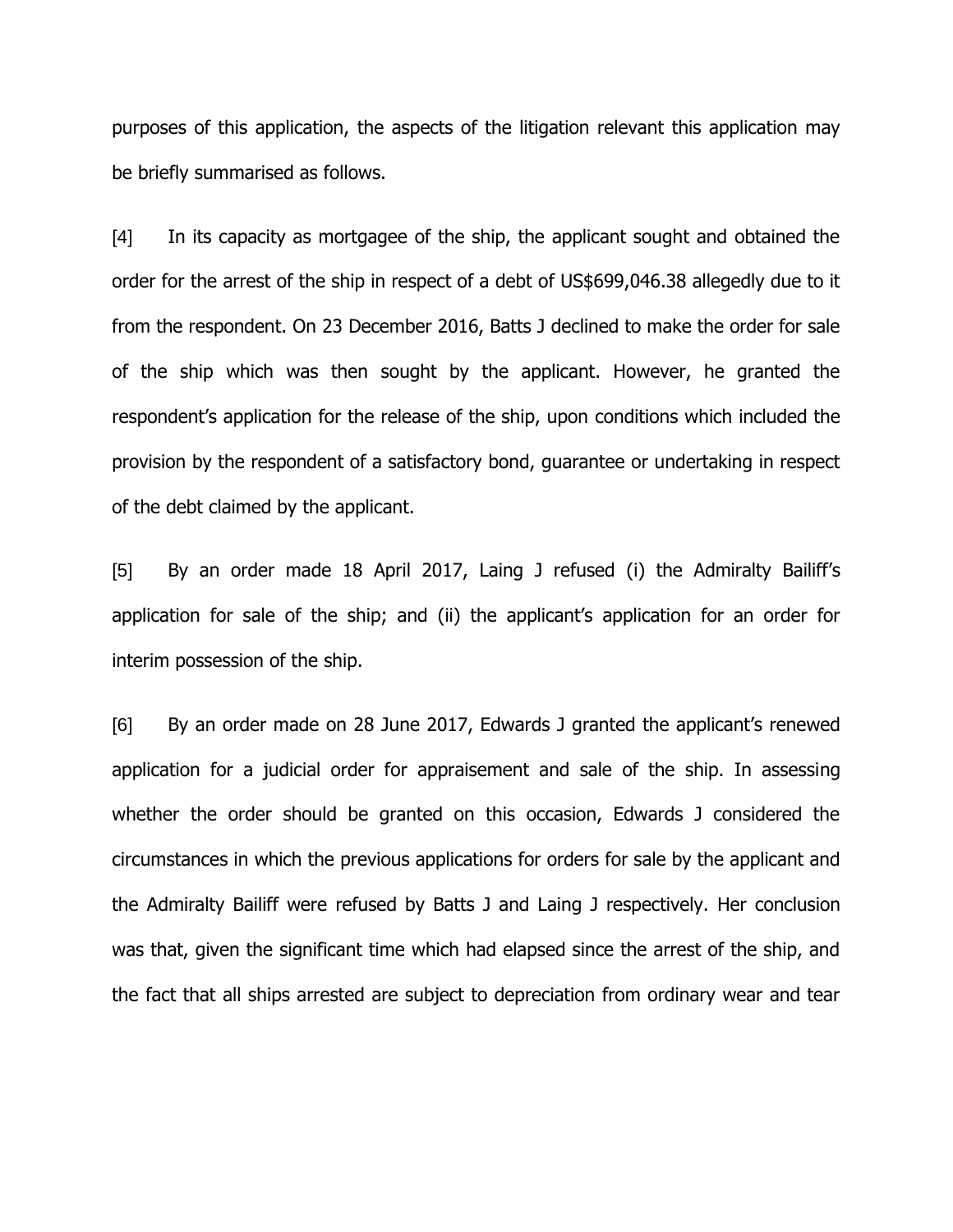and natural elements, it was now an appropriate time for the ship to be sold<sup>1</sup>. Edwards J then went on to give detailed reasons for her decision, before making the following order:

"1) The application for sale is granted on condition.

2) Provided that the defendant fails to provide alternate security in the amount of USD\$450,000.00, USD\$139,000.00, USD\$778,497.79 and USD\$537,836.00 in the form of bonds, guarantees, payments into court or undertaking satisfactory to Jebmed S.R.L., Liguabe S.P.A., Elburg Ship Management and XO Shipping A/S, respectively, the Admiralty Bailiff is empowered to proceed to appraisement and sale of the M/V 'Trading Fabrizia' within 30 days of this order.

3) Should the defendant comply with the conditions at (2) before the expiration of 30 days following upon the date of this order, the vessel shall be released from arrest.

4) Liberty to apply.

5) Costs to the Claimant Jebmed S.R.L. to be agreed or taxed."

[7] No appeal was filed against Edwards J's order.

[8] By 17 July 2017, with some 11 days yet to run on the 30 day deadline given by Edwards J to the defendant to provide the appropriate security to prevent the sale of the ship, the applicant decided to take another tack. By an application filed on that date, the applicant sought, among other things, (i) a declaration that it was entitled to possession of the ship as mortgagee; (ii) an order that it be given possession of the

 $\overline{a}$ 

<sup>&</sup>lt;sup>1</sup> [2017] JMCC Comm 18, para. [83]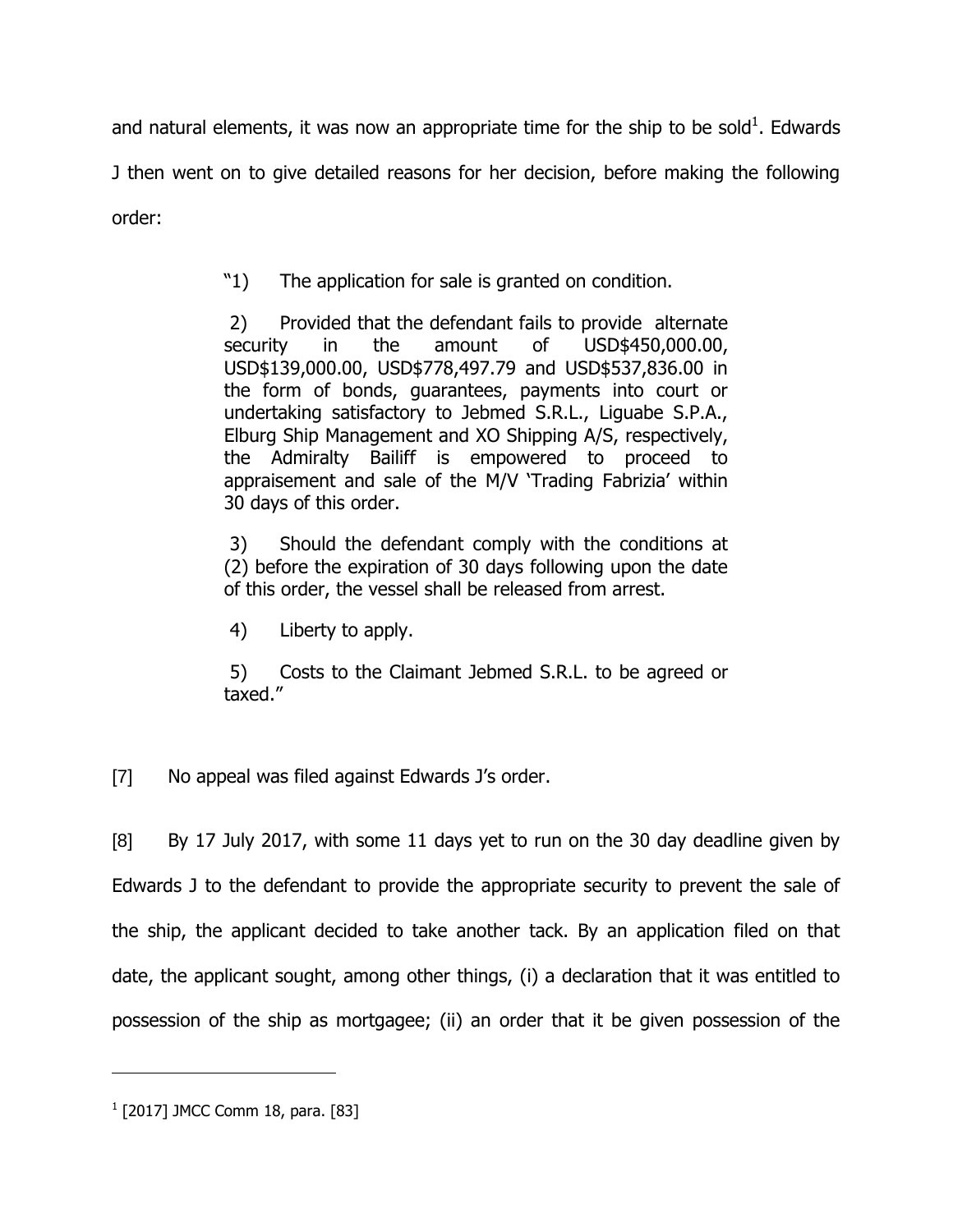ship; (iii) permission to itself bail the ship by posting the appropriate security as ordered by Edwards J; and (iv) an injunction to restrain the respondent from interfering with its taking of possession under the mortgage of the ship.

[9] This application came on for hearing before Batts J on 7 August 2017. Describing the matter as having taken "a rather unusual turn", the learned judge observed that "[the applicant] having successfully obtained orders for arrest and then for the sale of the ship, [has] now had a change of heart"<sup>2</sup>.

[10] However, Mr Vincent Chen for the applicant submitted that what was in effect being sought was a variation of Edwards J's earlier order, pursuant to the liberty to apply provision of that order, or the court's powers to vary in order. Among other things, Mr Chen submitted to Batts J that there had been a change in circumstances since the making of Edwards J's order which warranted the granting of an order for possession of the ship to the applicant at this stage. Hardly surprisingly, the application was resisted by the respondent, Mr Krishna Desai submitting on its behalf that there had been no such change of circumstances and that the application was "tantamount to an abuse of process"<sup>3</sup>. Miss Anna Gracie for the intervenor joined Mr Desai in opposing the application, while Mr Clayton for Elburg indicated that he had no instructions whether or not to oppose the application (save in so far as it sought to give the applicant's claim priority over that of his client).

 $\overline{a}$ 

<sup>&</sup>lt;sup>2</sup> [2016] [sic] JMSC Civ.224, para.[4]<br><sup>3</sup> Para. [19]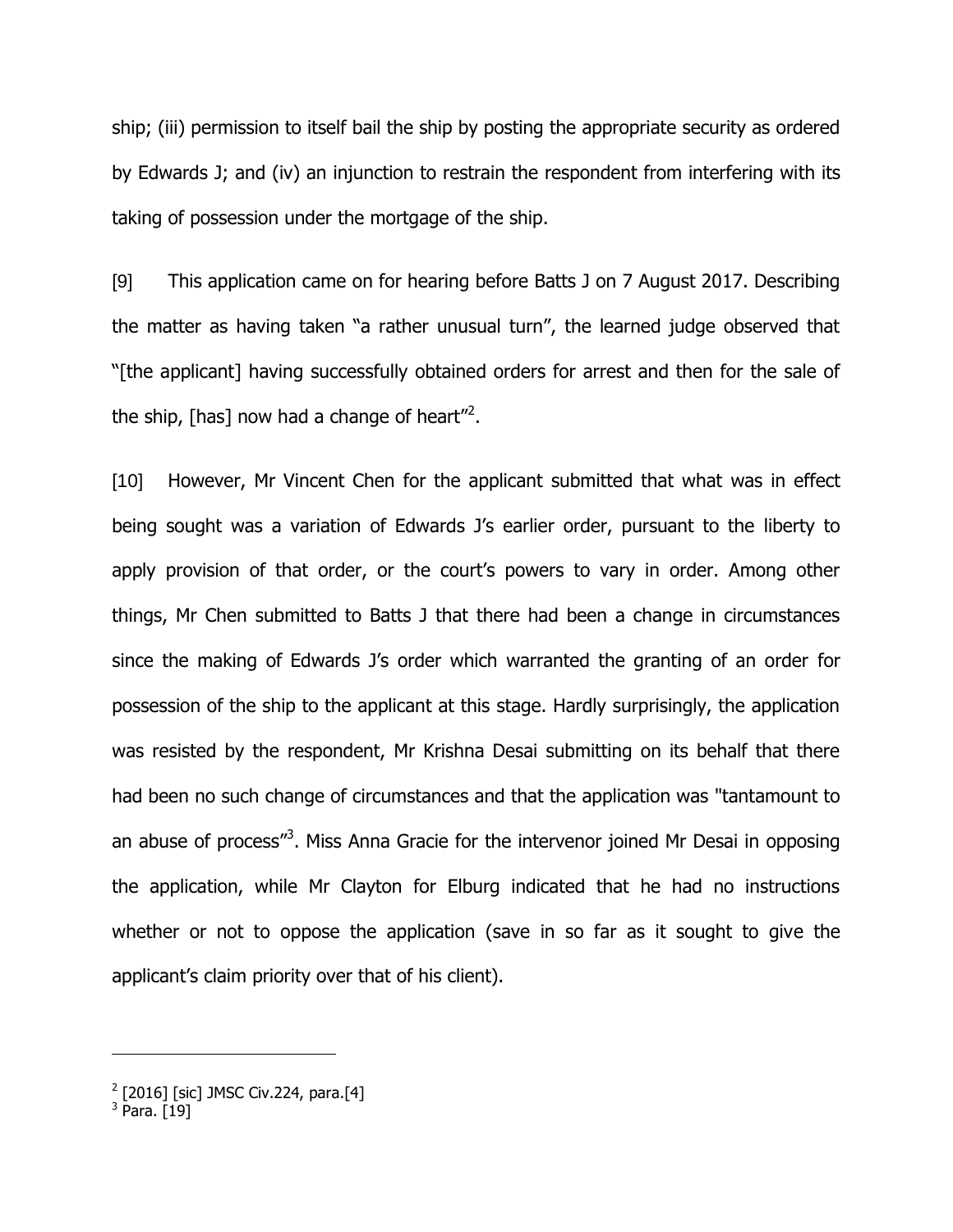[11] Batts J also had before him an unopposed and uncontradicted affidavit from the Admiralty Bailiff speaking to the current condition of the ship. The Admiralty Bailiff described the condition of the ship as generally "excellent and or pristine"<sup>4</sup>. He also expressed the opinion that "in its present condition the [ship] can remain in the harbour for the next two (2) years if prevailing weather conditions continue"<sup>5</sup>.

[12] Having reviewed the evidence, the submissions and the authorities, Batts J concluded that the application must fail, describing the attempt to vary the order under the liberty to apply provision as "ingenious but unsound"<sup>6</sup>. Batts J based himself on, among other things, the decision of this court in **Causwell v Clacken<sup>7</sup>,** in which Smith JA pointed out<sup>8</sup> that "[t]he insertion of 'liberty to apply' does not enable the court to deal with matters which do not arise in the course of the working out of the judgment, except, possibly, on proof of a change of circumstances". Batts J concluded as follows<sup>9</sup>:

> "In summary therfore [sic] [the applicant] has not pointed to any relevant change in circumstance since Edwards J's order was made. Further it is not appropriate for me to vary an order made pendente lite in a manner that would finally dispose of one or more of the issues to be tried, that is whether the mortgagee had properly exercised the power to take possession. Issue has been joined as to whether the mortgagee"s rights are correctly exercised. The mortgagee ... invoked the power of this court both to arrest and later to obtain an order for sale pendent lite. Converting the res to

 $\overline{a}$ 

 $^8$  At para. 17

<sup>4</sup> Para. [27]

<sup>&</sup>lt;sup>5</sup> Para. [28]

<sup>&</sup>lt;sup>6</sup> Para. [32]

 $7$  (unreported) Court of Appeal, Jamaica, Supreme Court Civil Appeal No 129/2002, judgment delivered 18 February 2004

<sup>&</sup>lt;sup>9</sup> Para. [39]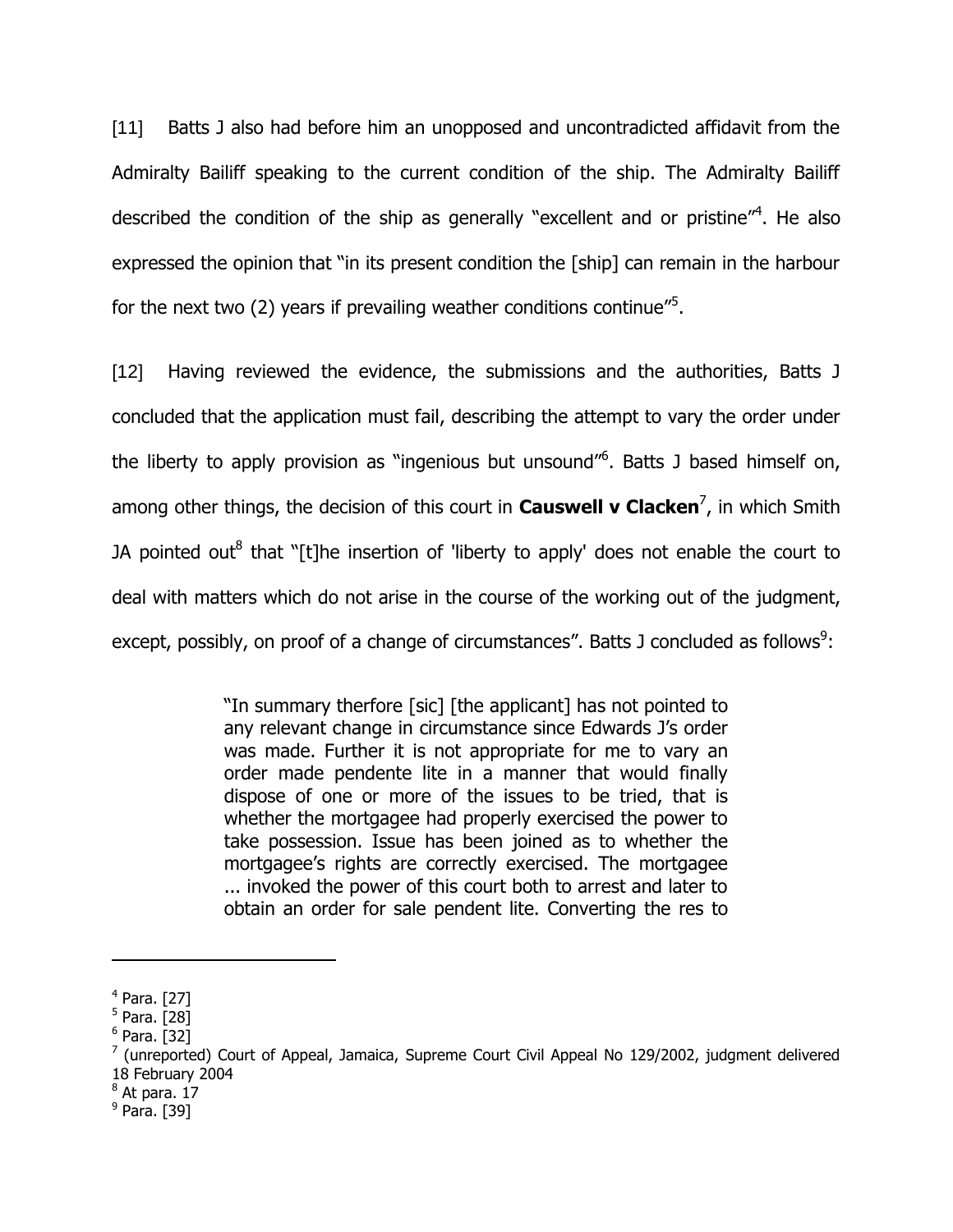specie will preserve the status quo in so far as the respective claims and counter claims are concerned as well as the possibility of recovery. If it is that the applicant wishes to resile be from the jurisdiction it invoked it may take the steps allowed in law to withdraw legal action and discharge the arrest. That however may have consequences. As to which I say no more."

[13] By notice of appeal filed on 22 August 2017, pursuant to leave granted by the learned judge, the applicant challenges Batts J's order on a number of grounds. By notice of application filed on the following day, 23 August 2017, the applicant also sought a stay of execution pending the hearing of the appeal in the following terms:

> "... that ... the Order for Appraisement and Sale made by the Honourable Mrs. [sic] Justice C. Edwards on the  $28<sup>th</sup>$  day of June, 2017 be stayed until the determination of the appeal against the order of Mr. Justice D. Batts made on the  $15<sup>th</sup>$ August 2017."

[14] In an affidavit sworn to on behalf of the applicant on 23 August 2017, Mr Makene Brown, attorney-at-law, grounded the application as follows:

- "...
- 3. The proposed appeal stands a reasonable prospect of success for the reasons set out in the Notice and Grounds of Appeal ...
- 4. The Admiralty Bailiff has indicated that he will take steps to engage ship brokers in London England and will engage in overseas advertising to expose the possible sale. These courses will cause costs to be incurred which might be unnecessary if the Appeal is successful.
- 5. Further, the Appellant has stated its intention to bail the Vessel and to tow it to Malta for dry docking to do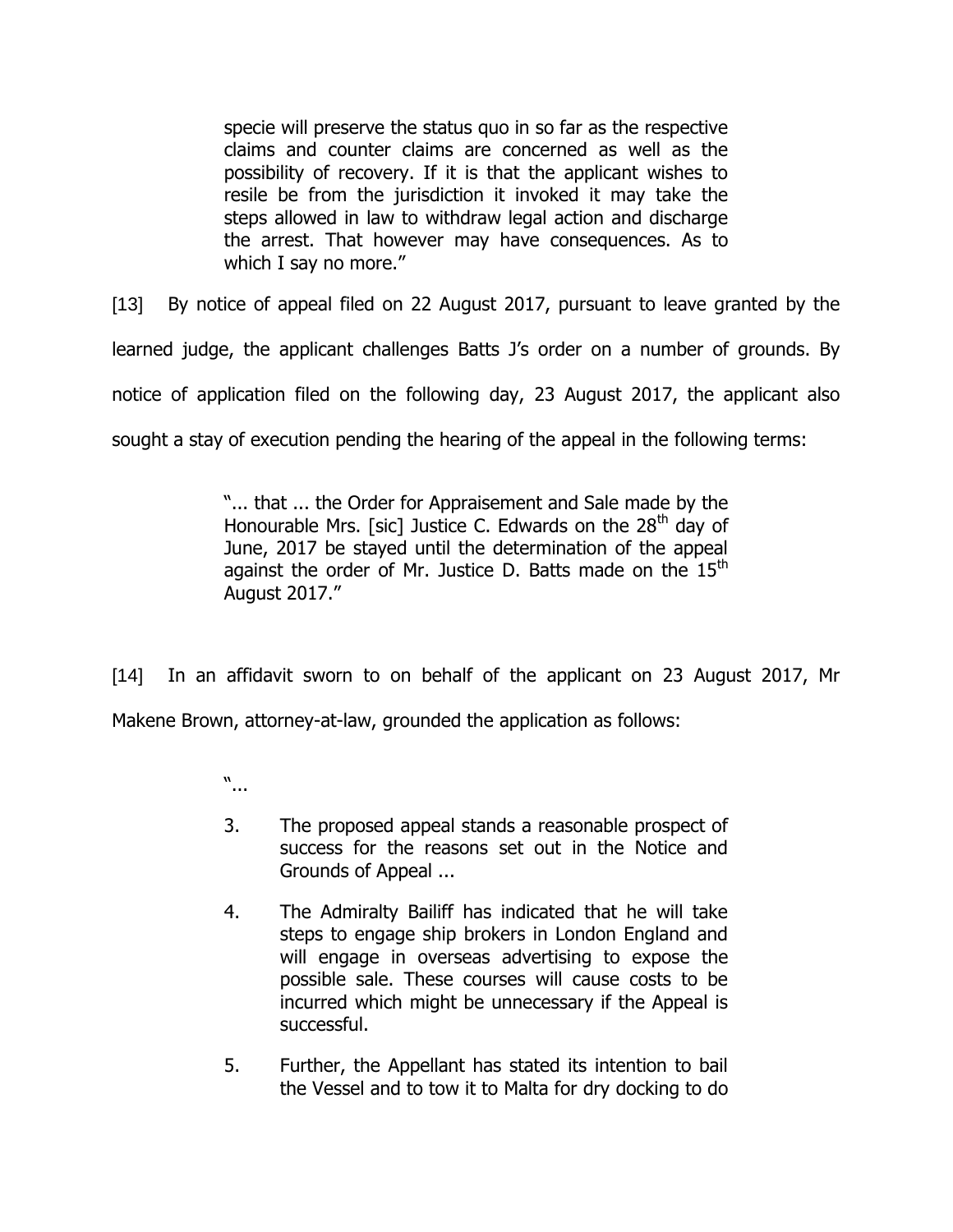the necessary to have it re-registered and eventually sold in its own flag state of Malta.

- 6. If a stay of execution is not granted, any appeal (if successful) might be rendered ineffectual because:
	- (a) the sale by the Bailiff could take place before the appeal is finally disposed of;
	- (b) if this occurs the Vessel would no longer be under arrest and therefore no longer subject to the directions that are permitted on the Part 70 of the Civil Procedure Rule 2003 [sic] in which event the relief sought will become unavailable and this Honourable Court would be powerless; and
	- (c) if the Appeal is successful costs and expenses would have been incurred by the Bailiff in preparation for a sale which might never take place."

[15] In his submissions in support of the application for a stay, Mr Chen concentrated on three main aspects of the grounds of appeal. First, he contended that Batts J"s decision to limit the scope of the liberty to apply order made by Edwards J to its traditional role of having to do only with the working out of the order was wrong. This was so, he submitted, because part 70 of the Civil Procedure Rules 2002 (CPR) created a special regime for the determination of admiralty claims and that in this context the phrase "liberty to apply" carries a wider connotation, thus enabling multiple applications by different parties at any stage of the proceedings. Second, as mortgagee of the ship, the applicant is in a special position, thus engaging the well-known principle of **SSI**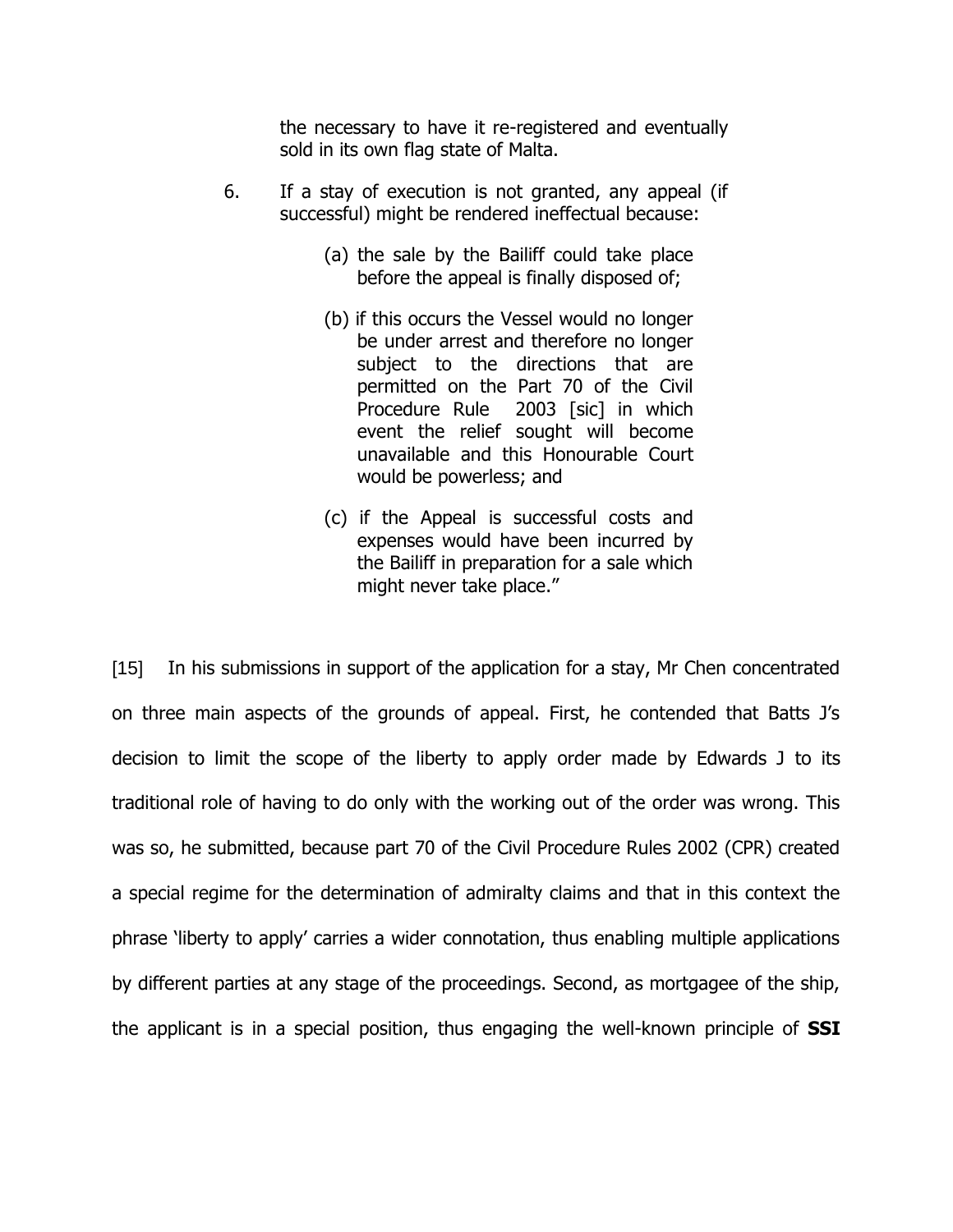**(Cayman) Limited v International Marbella Club SA<sup>10</sup>, by virtue of which the only** basis upon which a mortgagee can be restrained from exercising its powers of sale is if the mortgagor brings into court the amount of the debt claimed by the mortgagee. And third, that Batts J failed to appreciate that the very act of arresting the ship was an act of possession by the applicant, thereby giving the applicant a right to take actual possession of it.

[16] For these reasons, as well as others not specifically referred to, Mr Chen contended that the applicant had an appeal with a real prospect of success and that this was therefore an appropriate case for the grant of a stay.

[17] Again not surprisingly, Mr Desai, supported on this occasion by Mr Kwame Gordon for Elburg, opposed the application for a stay, essentially on the ground that, for the reasons given by him, Batts J had come to the correct conclusion and there was no reasonable prospect of success on appeal from his judgment.

[18] It is not in dispute that the jurisdiction of a single judge of the Court of Appeal to order a stay of execution is as set out in rule 2.11(1)(b) of the Court of Appeal Rules 2002 (CAR):

" $2.11(1)$  A single judge may make orders -

(a) ...

 $\overline{a}$ 

 $10$  (unreported) Court of Appeal, Jamaica, Supreme Court Civil Appeal No 57/1986, judgment delivered 6 February 1987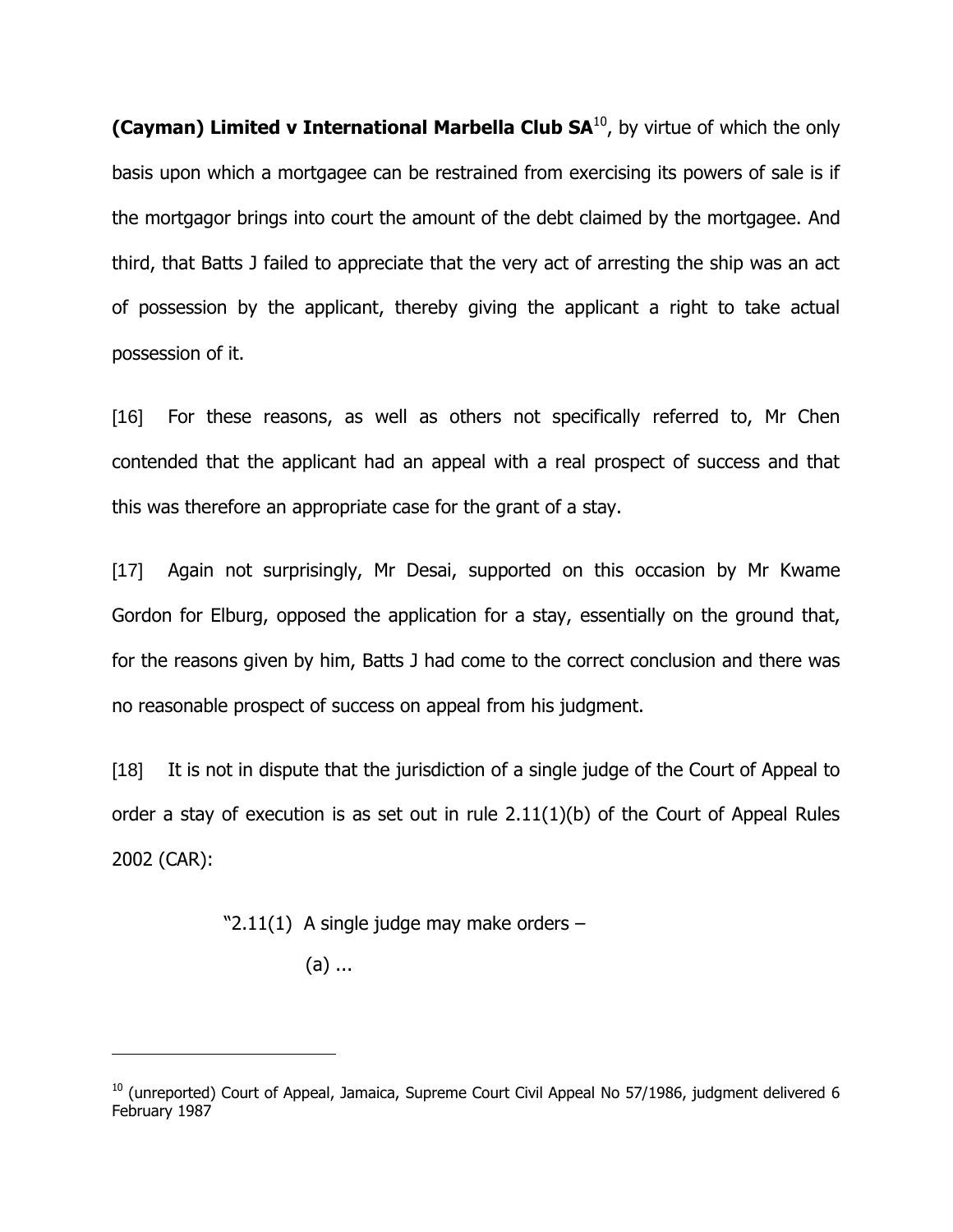- (b) for a stay of execution on any judgment or order against which an appeal has been made pending the determination of the appeal;
- ..."

 $\overline{a}$ 

[19] Nor is it in dispute that, in order to obtain a stay, the applicant must show that it has an appeal with a good prospect of success and that the balance of hardship or justice favours the grant of a stay<sup>11</sup>. An appeal with a good prospect of success is a threshold consideration and an applicant whose case does not satisfy this criterion is not entitled to a stay.

[20] Having reviewed the material and the submissions of counsel in this matter, I strongly inclined to the view that this application could not cross the threshold. It seemed to me that it would be difficult on appeal to successfully impugn the manner in which Batts J exercised his discretion in considering whether to vary the previous order of Edwards J.

[21] But, beyond that, it further seemed to me that the application was open to an even more fundamental objection. As has been seen, the power to order a stay given by rule 2.11(1)(b) explicitly relates to "a stay of execution on any judgment or order against which an appeal has been made". The subject of the appeal in this case is Batts J"s order, which is not the order in respect of which the stay was sought. Instead, the stay asked for related to Edwards J"s order, from which there has been no appeal. In

<sup>&</sup>lt;sup>11</sup> See, for example, **Harold Brady v General Legal Council** [2017] JMCA App 25, per Straw JA (Ag) at para. [7]